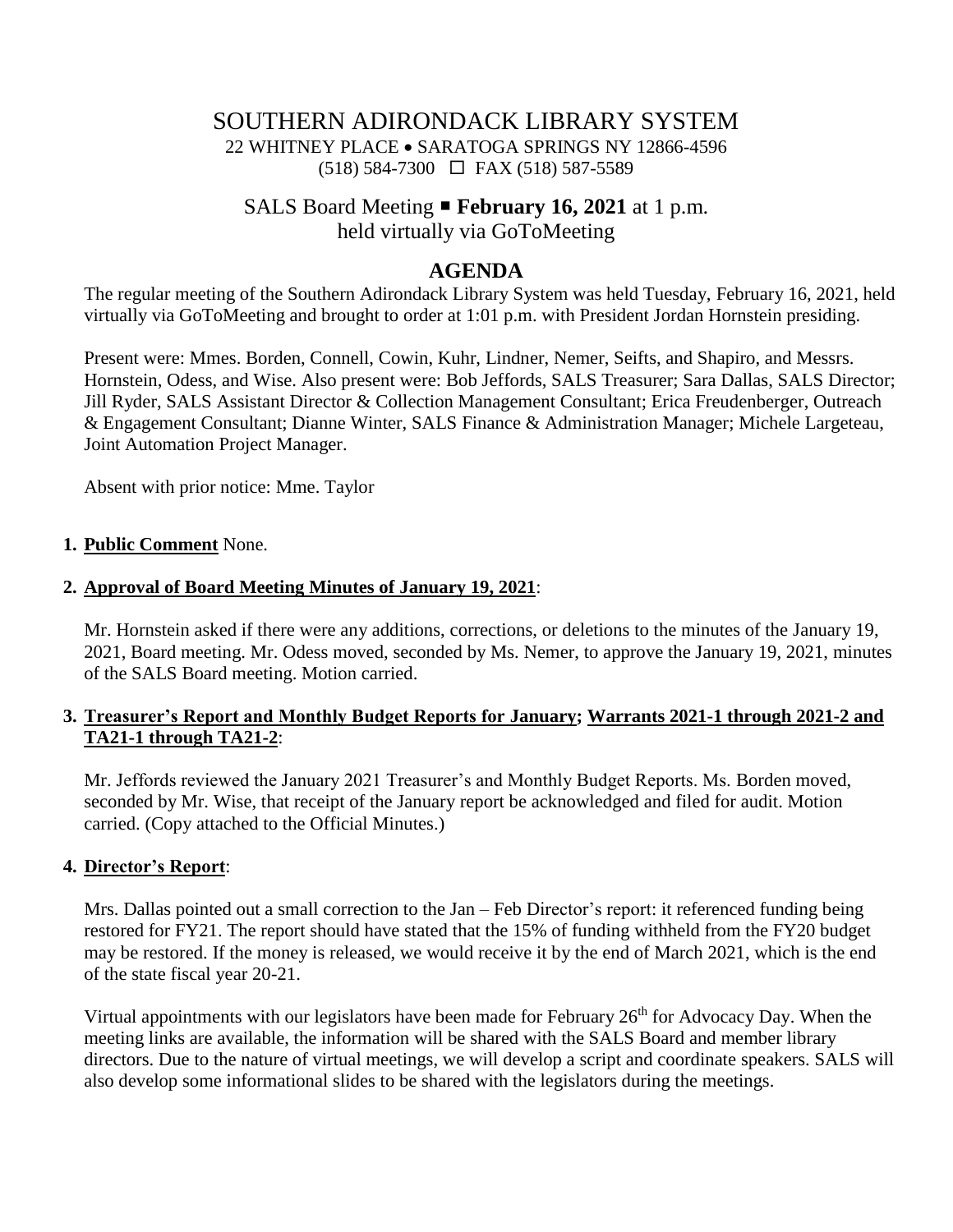*SALS Board Meeting Minutes, February 16, 2021………………………………………………………..……..2*

Mrs. Dallas is working directly with member library boards, setting up virtual meetings to talk about concerns specific to each library. These library-specific meetings have been more fruitful than system-wide trustee trainings.

Mrs. Dallas worked with Ms. Largeteau to make minor corrections to the SALS CARES Act application and it was resubmitted. We are waiting to hear if it will be funded.

Mrs. Dallas is working remotely on a regular basis. The SALS building was closed today due to weather. Delivery was cancelled due to the roads but most staff are working remotely.

There is possible good news regarding federal aid to libraries. Senator Reed (RI) introduced major legislation – Build America's Libraries Act - to assist libraries and their buildings. Can be used for things like mold, asbestos, etc. If passed, it would be an influx of construction aid, where state construction funding is expected to remain low at \$14 million across all NYS libraries. General library aid is expected to be \$87 million statewide.

We are expecting 7.5% less in state aid than received in 2020. At this time the final budget is not set, and it is unclear what the negotiation process will look like.

# A. *Joint Automation Report*: None.

# **5. Committee Reports**:

- A. *Audit & Finance (R. Wise, chair)*: None.
- B. *Building (C. Connell, chair)*: Ms. Connell mentioned the committee discussed two proposals for replacing the locks at SALS. One solution is less expensive (approximately \$11,000) but the technology is older. The other is more expensive (approximately \$14,000 plus an annual fee) and is a cloud solution. No recommendation is being made yet. Ms. Winter is arranging for presentations by the two vendors, after which the committee will bring a recommendation to the full board.
- C. *Bylaws Committee (R. Wise, chair)*: Mr. Wise reported back about memorial donations. The committee's recommendation is that we should stop the practice of making these donations to libraries in honor of deceased trustees. The board could choose to pool individual funds to create a sunshine fund for these types of donations, or cease the practice. Ms. Nemer suggests SALS should just send out acknowledgement letters for service when these situations arise.
- D. *Central Library Aid and Services (D. Nemer, chair)*: None.
- E. *County Aid Coordinators (Seifts, Connell, Odess, Cowin)*: None.
- F. *Library Services (C. Kuhr, chair)*: None.
- G. *Personnel (L. Borden, chair)*: Ms. Borden recognized the SALS staff for going above and beyond during the pandemic.
- H. *Trustee Nominating: (E. Cowin, chair)*: Ms. Cowin reported we sent out letters to the member libraries in Warren County and we have one person who may be interested in filling Ms. Nemer's upcoming vacant seat.

# **6. Unfinished Business**: None.

#### **7. New Business:**

# A. *Joint Automation Project Manager update*

Ms. Largeteau reported out an overview of the JA Project and specific projects the staff has been working on over the last year. Pandemic-related projects have included: making VPN available for necessary library staff to access Polaris from home, making available OverDrive InstaCard, and working with trainers to institute system-wide updates to Polaris while libraries were closed (adjusting settings,